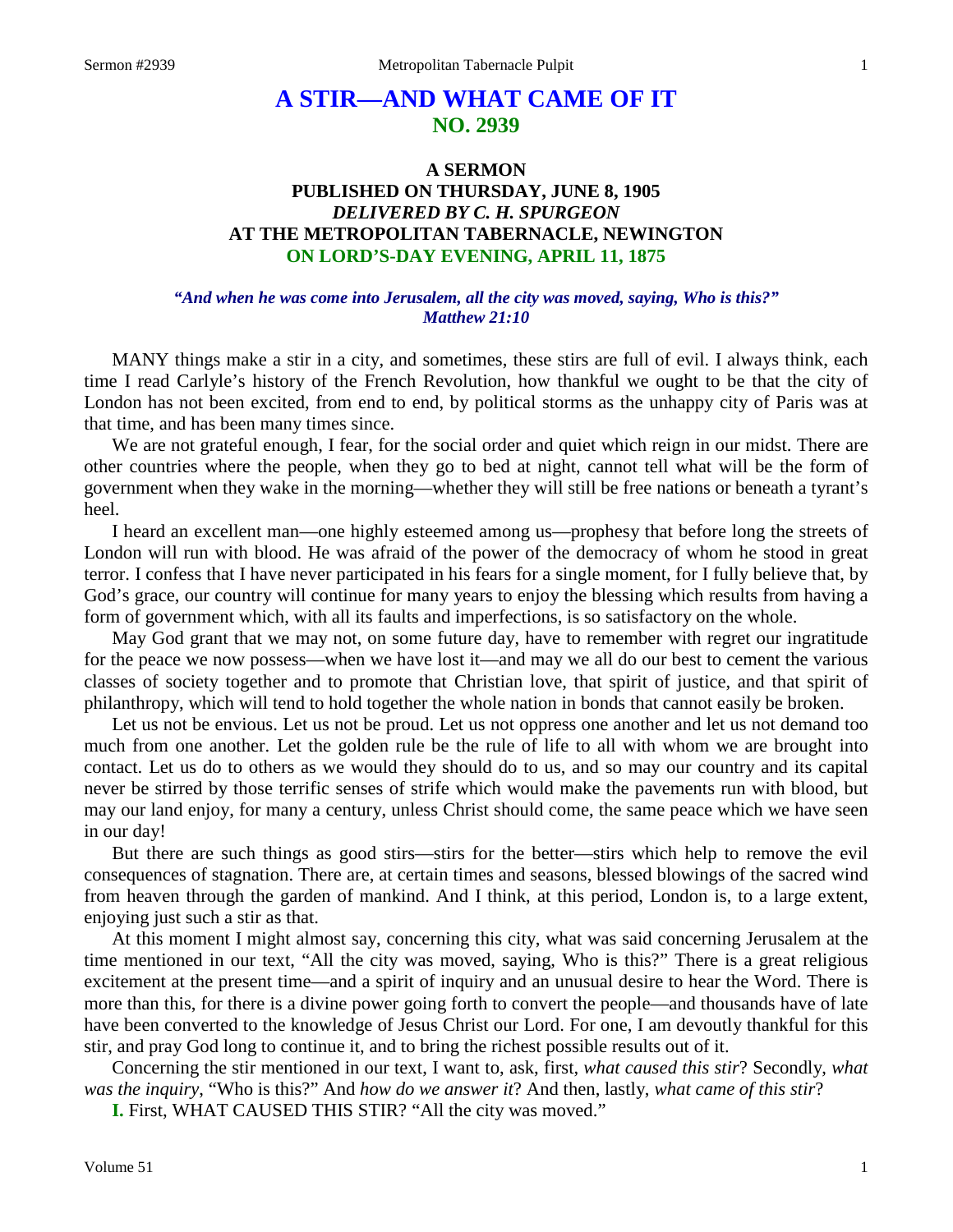The first cause of this moving of the city was that *Jesus was proclaimed King*. True, the proclamation was uttered by children and by the common people, and not by the officers of the state, yet He was proclaimed—and wherever Jesus Christ is proclaimed as King and Lord, there is sure to be a stir.

Even if it be nothing but opposition to Him, there must be some movement, for Christ is never without influence either one way or another. He is never savorless—He is always either a savor of life unto life, or of death unto death. It matters very little who it is that proclaims Jesus as King, for the power is not in the voice that utters the proclamation, but in the truth which is uttered.

If God is pleased to call men of humble birth and small education to preach Jesus Christ, He will get all the more glory because of the feebleness of the instruments He uses. If He should call little children to tell out the Gospel—out of the mouths of babes and sucklings would He perfect His praise. It is what is said, not who says it, that is the important matter. If it be the Gospel, that Gospel will shake the world.

Let Luther's preaching bear witness to that fact. The Gospel preached by a tinker will have an everlasting effect upon those who hear it—let Bunyan's preaching be the witness to that fact. The Gospel preached by one who had been a servant at an inn may influence the entire nation, as witness the case of George Whitefield. It is the Gospel, not the man—the truth, not the mere utterer of it—which is the more important.

Now, dear brethren, at this time we have Jesus Christ very widely proclaimed in London. I believe that most ministers are preaching more about Jesus Christ than they ever did before. Some of our brethren have become very philosophical—they have given way a great deal to modern thought and have lost power thereby—but I believe there is a pretty general return to the lifting up of the brazen serpent on the pole—the preaching of Jesus Christ and Him crucified. And whenever this is the case, if He is proclaimed, the village, the town, the city must be moved thereby.

But there was more than that when all the city of Jerusalem was moved, *for Jesus Christ Himself was present*. He was not proclaimed in His absence. He was riding through the streets in that humble pomp which well suited His character, as well as fulfilled the ancient prophecy concerning Him. But He was there and I warrant you that, if the proclamation of the Gospel be a power, much more a power is the presence of Jesus Christ, who is the sum and substance of the Gospel, a power.

There must be a stir wherever He is. When He goes where demons make their haunts, they flee before Him. When He stands amid the raging elements and says, "Peace: be still," immediately there is a great calm. All nature and all created beings feel the majesty of the presence of the Crucified. The wicked tremble when they perceive Him, but the saints of God, when Jesus comes to them, are stirred in a very different fashion, for they grow strong in His presence.

Some of our troops, in one of the battles in the Peninsula War, seemed likely to give way, the assault of the French upon them being so terrible. But just then, the Duke of Wellington rode up into the center of them, and one man said to his fellow, "Here comes the Duke. How glad I am to see his face! He is worth more to us than ten thousand men—we will soon drive those Frenchmen to the winds now." And so they did, for the presence of their leader seemed to make each man grow into a giant.

The shout of a King is in our midst at this time, for our Lord Jesus Christ has come, in the power of His Spirit, into this city. He has come with His ministers who preach the Gospel simply and faithfully, and He is scattering His foes, and putting them to rout, and is saving souls, and so magnifying His holy name. Where Jesus is proclaimed, and where Jesus Himself is, there must be a stir, as there was in Jerusalem when "all the city was moved, saying, Who is this is?"

I do not wonder that there was a stir in Jerusalem when we reflect that *all Christ's disciples were that day in a very lively state*. They were often inclined to be sleepy or sluggish, as we are. Oh, how idle some Christians are and how readily do we slumber! And if the church of Christ is not itself thoroughly awake, it cannot be expected to arouse the world.

Some preaching is a kind of articulate snoring in which the preacher does not appear to be certain whether he is himself awake and therefore it is not very likely that he will be able to awaken others. But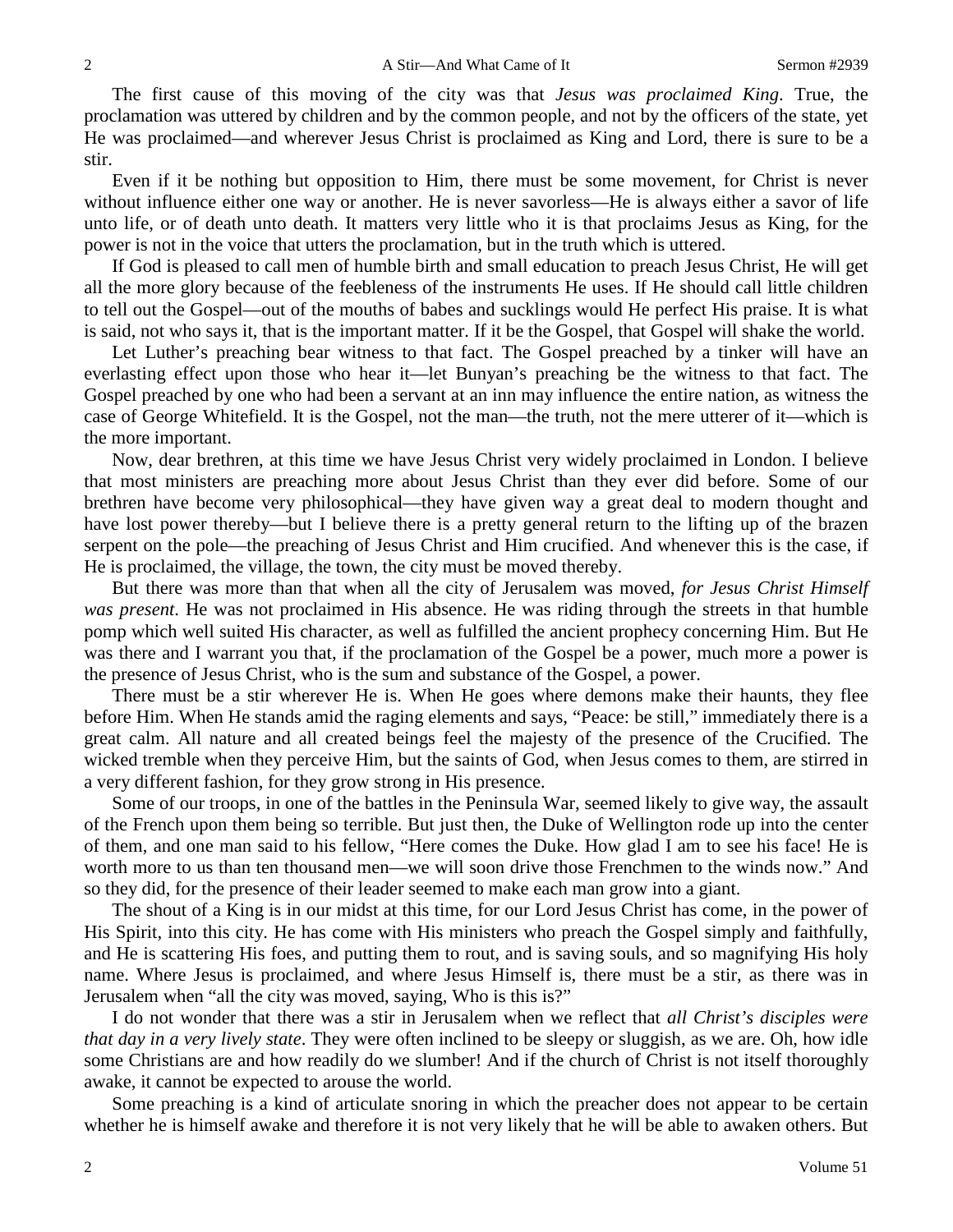that day in Jerusalem, Christ's disciples were all full of joy and full of praise to God for all the mighty works that they had seen. Every man's eyes shone with delight. They were, as we say, "all there," all alive, and all in earnest.

That day, too, they were all generous, for they took off their outer garments and laid them on the colt, or strewed them in the way where Jesus was to ride. There was not one of Christ's disciples who was niggardly that day—they were all ready to give what they could to grace His triumph. We shall never see the world converted while the church is so stingy as it often is. There are Christian people who will sing that—

> *"They love their God with zeal so great That they would give Him all,"*

but they never go even to the verge of giving Him all. They seem to have a "saving" faith, in a very bad meaning of that term.

But when Christ's church once brings all her tithes into the storehouse, then will God fulfill His ancient declaration, "Prove me now herewith, saith the Lord of hosts, if I will not open you the windows of heaven, and pour you out a blessing that there shall not be room enough to receive it."

That day, too, *Christ's disciples were all obedient to His orders*. They did as their Master commanded them concerning the fetching of the ass and the colt. You sometimes wonder that the Gospel does not spread more rapidly in the earth. But are disobedient servants likely to do their Master's work well?

If there are commands of Jesus which we persistently ignore—if there are precepts of the Savior which, year after year, we forget—if there are doctrines and other parts of His teaching to which we turn a deaf ear, can we expect Him to bless us? O servants of the Lord, obedience within the church will be sure to bring power outside the church. And the church, moving according to the orders of the great Captain of our salvation, step by step and rank by rank, in Gospel order, will be certain to march on to victory. God will be sure to send a stir when His people are in a right state of heart and life.

A further reason for the stir in Jerusalem was that *multitudes were thronging around Christ*. There is something that stirs one in the sight of a crowd, and oftentimes, we gather power in our preaching by the very sight of the multitude of those who have come to listen to our message. And certainly there is a great charm in that mighty volume of praise which we heard just now, which seemed to roll like the waves of the sea in glory and grandeur.

A preacher is delighted to see crowds coming to hear the Gospel, for he knows that it is good fishing where there is an abundance of fish. So there was a stir in Jerusalem because there were such crowds of people thronging around Christ. I am glad to hear that crowds are going to listen to the Gospel preached and sung by our two American brethren, Moody and Sankey. God grant that, in their services, there may not be merely the excitement of multitudes gathering together, but the power of the Spirit of God working upon the hearts and consciences of the hearers, for where that is felt, there is sure to be a stir in the city.

In Jerusalem there were not only multitudes thronging around Christ, but *miracles were being wrought by Christ*. The lame were leaping, the blind were seeing, the deaf were hearing, the dumb were speaking, and not long before that, a man who had been dead four days had been raised from the grave by the voice of Jesus calling to him, "Lazarus, come forth." No wonder, then, that the whole city was moved.

And nothing moves a family like the salvation of a soul in it. Nothing moves a parish like the conversion of some gross vagabond, some outrageous rebel against his God. If the Lord will but go on saving people in London, we need have no fear about London being moved. Soul-saving work—life to the dead in sin, sight to the spiritually blind, leaping to the spiritually lame—this is what will stir London more than anything else. Therefore pray for it, O you people of God, and you shall see more and more of it.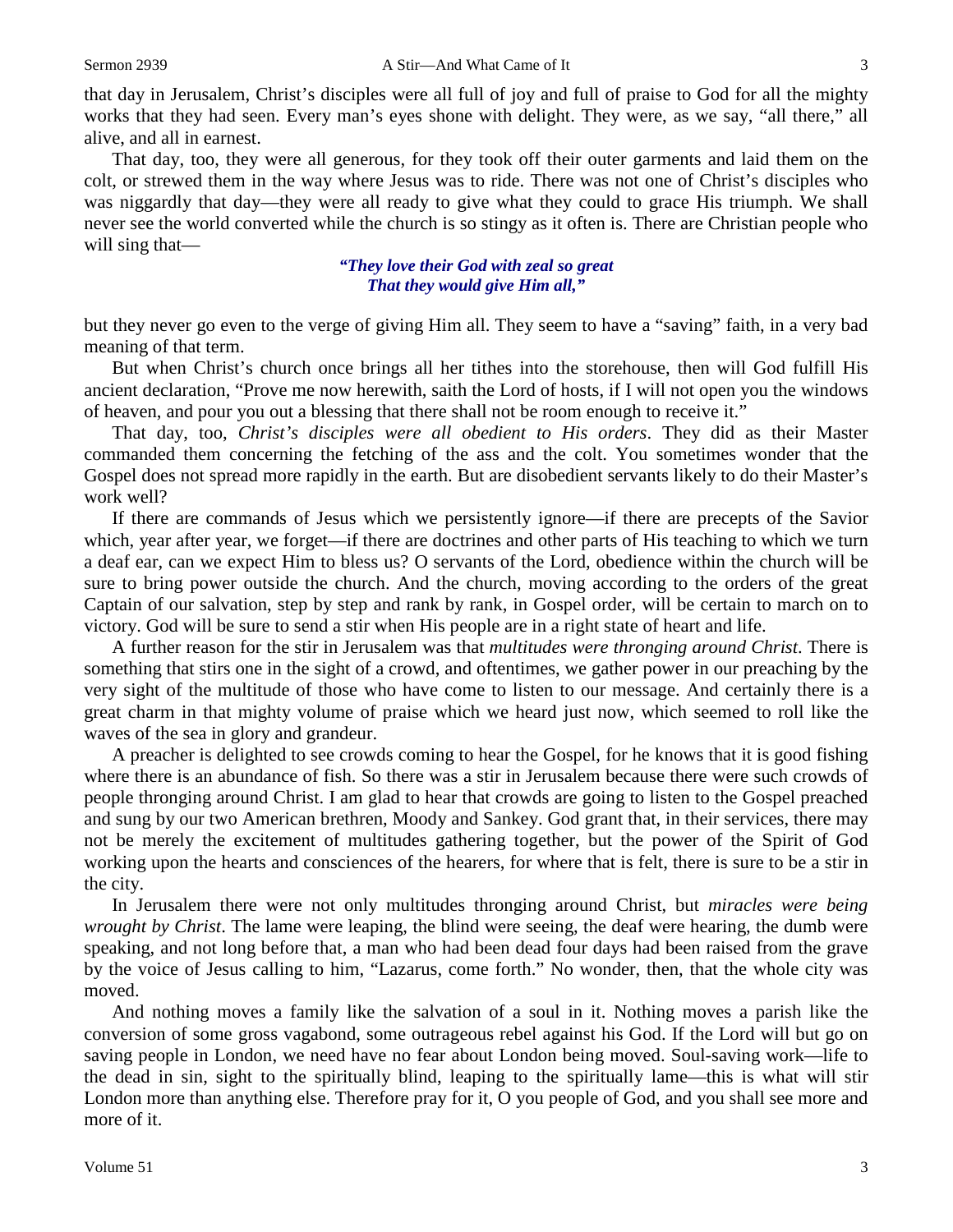Hence it was that crowds in Jerusalem were crying, "Hosanna!" How could they help it when Christ was distributing His royal favors on the right hand and on the left? My own heart is ready to cry, "Hosanna," even over the hope that many have been converted to Jesus. And if it be really so, the angels are rejoicing over those who have repented and returned to the Lord.

They must have been having a grand time of it for the last two or three months at least. Heaven's music has them constantly increasing in volume as Christ has called together His friends and neighbors, and has said to them, "Rejoice with me; for I have found my sheep which was lost." Have the angels been rejoicing with Christ over the finding of any of you, dear friends? If they have not, God grant that they soon may do so!

**II.** Secondly, WHAT WAS THE INQUIRY IN JERUSALEM AND HOW DO WE ANSWER IT? "Who is this?"

They could all see that this movement was around a person, so they did not ask, "What is this?" but "Who is this?" And any preaching that is worth anything tells of the person of Jesus Christ. You cannot enkindle enthusiasm about a mere doctrine. You may lay down certain theses as logically as you will, but they will not stir the soul—you must rally men around a person. It is the presence of his sovereign that makes the soldier brave in the day of battle and it is the preaching of Christ—telling about the person of Christ—lifting Him up in our preaching even as once He was lifted up upon the cross—that is sure to stir the hearts of men. So the crowd asked, "Who is this?" because the personality of Christ had come to the front.

Some probably asked the question in a scoffing, contemptuous fashion—"'Who is *this*?' Oh, the son of a carpenter of Nazareth! A pretty thing this, for him to be riding thus through the city! We may expect next to see fishermen and sailors, and tinkers and tailors, riding in triumph through our streets." I have heard that kind of remark many a time, have not you? Christ will give His own answer to that one of these days, so I bid every scoffer here to prepare for what my Master will say to him at the last. You will talk in quite another tone then, sir—would God that you might change your note now!

There were others, no doubt, who asked this question in some such style as this, "'Who is this?' The crowd, which is mostly composed of fools is always running after some novelty or other. 'Who is this?'" And there are plenty of persons, nowadays, who ask questions about great religious movements in that supercilious, offhand kind of way. "I wonder what is up now? What can all this stir be about?"

And there the inquiry ends, as far as they are concerned, but a dying Savior, a risen Redeemer, is not to be treated in that style. He may be saying to some of you at this very moment, "Is it nothing to you, all you that pass by? Behold, and see if there be any sorrow like unto my sorrow, which is done unto me, wherewith the Lord hath afflicted me in the day of his fierce anger?"

I feel sure, however, that there were others who asked this question in quite another spirit. They said, "Who *is* this?" There was a blind man in Jerusalem and his friends told him of a great Miracle-Worker who had opened the eyes of the blind. So he cried out eagerly, "'Who is this?' Tell me where I can find Him, that I may go to Him and have my eyes opened."

And there was a poor lame man lying at home, who could not rise from his bed and he said, "What did you say?—that So-and-do, who has been paralyzed for so many years, has been restored to health and strength? Oh, 'who is this?' Who is performing such miracles of mercy as this? Could you not carry me to Him, that I might ask Him to heal me also?"

Doubtless there were many other sufferers in Jerusalem whose hearts leaped within them as they heard of what Christ had done, and said, "Who is this?" And I do hope that among you who are not yet saved, there are some who long to be, and that each one of you is saying, "'Who is this?' If other people are being saved, why should not I be? Tell me how I can be saved. 'Tell me the old, old story.' Let me know the good news about Jesus, the Savior of sinners. Let me understand how Christ is able to save the guilty, that I also may be saved and that, in my case, salvation to the uttermost may be displayed."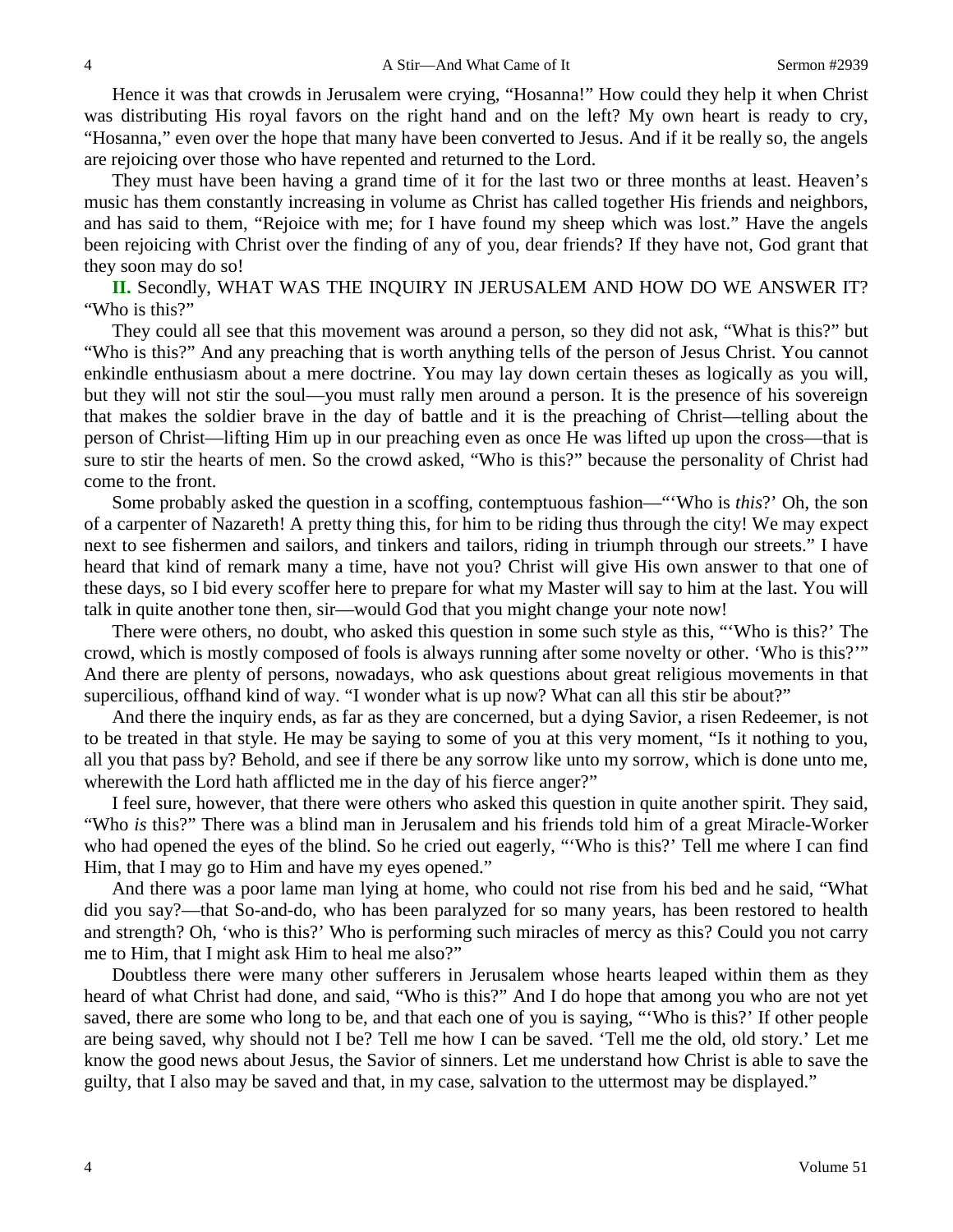Blessed are all of you who ask the question in that way. "Ask, and it shall be given you; seek, and ye shall find; knock, and it shall be opened unto you." Look to Jesus by simple faith and He will work wonders of grace and mercy for you.

Now I want, briefly, to speak about how we answer this inquiry—"Who is this?" How shall we answer it? Who is this Jesus, about whom we are always preaching? We have really only one answer to that question, but it takes two or three forms. Our one answer to the sons of men is—Jesus, whom we preach, very God of very God, who deigned, more than eighteen hundred years ago, to descend to this earth, and to take upon Himself our nature, and so to be both God and man in one person, and in that dual nature, suffered and died upon the cross in the place of all who believe in Him.

We preach this Jesus to the sons and daughters of men as able to cleanse them from sin, to give them pardon, to change their natures, and to lift them up from the degradation into which their transgressions have sunk them. Nay, we do not only preach Him as One who *can* save, but as the One who has been sent into this world on purpose to save the lost, the One whom God has set forth to be the propitiation for sin.

And more than that, God has sent Christ with this authority, that whosoever will accept Him and trust in Him shall be eternally saved, but that whosoever rejects Him shall, beyond all hope of mercy, perish forever. The message we have to deliver to you is not this—"Here is Christ and you may have Him or leave Him, as you please—and it is left to your own choice which you will do."

But it is this—"In the name of God, we command you to believe on the Lord Jesus Christ and it will be at your peril that you will reject Him, for He is soon to come to be your Judge. And if you reject Him as your Savior, He will certainly destroy you in that day. "Kiss the Son, lest he be angry, and ye perish from the way, when his wrath is kindled but a little."

O sirs, we, who preach to you, are men of like passions with yourselves, with no priestly authority or power to pardon sin. But we are sent to you, in the name of God, lovingly and earnestly to tell you the truth revealed in His Word, and in the name of JEHOVAH—the Creator of the heavens and the earth, at whose absolute disposal your breath is—to urge you to be at peace with Him. And you cannot be at peace with Him unless you accept Christ, whom He Himself, in infinite grace, has given to bleed that you might not suffer—and to die that you might not perish.

There is Christ on the cross—refuse Him and you irrevocably seal your destruction. There is Christ on the cross—look to Him. Lovingly trust Him and you are at once and forever saved. This is God's plan of salvation and this is the answer to the question, "Who is this?" It is no common person whom we preach, no stranger to whom you have no relation, but we preach Jesus Christ, by whom alone you can be saved—and without whom you must perish forever. Oh, I implore you, give good heed to our solemn message, and since it so intimately concerns you, give it your most earnest attention. Lay hold on eternal life, I do beseech you. May the Spirit of God lead you so to do!

But while our answer to the question, "Who is this?" is always the same in substance, it takes different forms according to the person who puts the inquiry to us, "Who is this?" I think I see here a member of a Christian church, who is no credit to that church and I hear him saying, "Who is this?' What is the meaning of all this stir? I have always gone to a place of worship where I could hear quiet preaching and where everything was conducted in an orderly, decorous fashion. But what is the reason for all this excitement, all this enthusiasm? 'Who is this?'"

Brother, it is your Lord and Master who has caused this stir. Unless your profession has been a false one, it is your Savior's presence which has stirred up this excitement. It is He who bought you with His blood who has come here and He finds you asleep! His power to save is being displayed all over this city, yet you, who ought to be helping Him—who ought to be pleading with sinners and praying for them, are fast asleep!

Look at that lamp of yours, my sister! Do you not see that there is smoke, instead of light, coming from it? It is almost out. Does that mean that you are one of the foolish virgins? Have you no oil in your vessel with your lamp? If you have, trim your lamp and be ready to go forth to meet the Bridegroom, for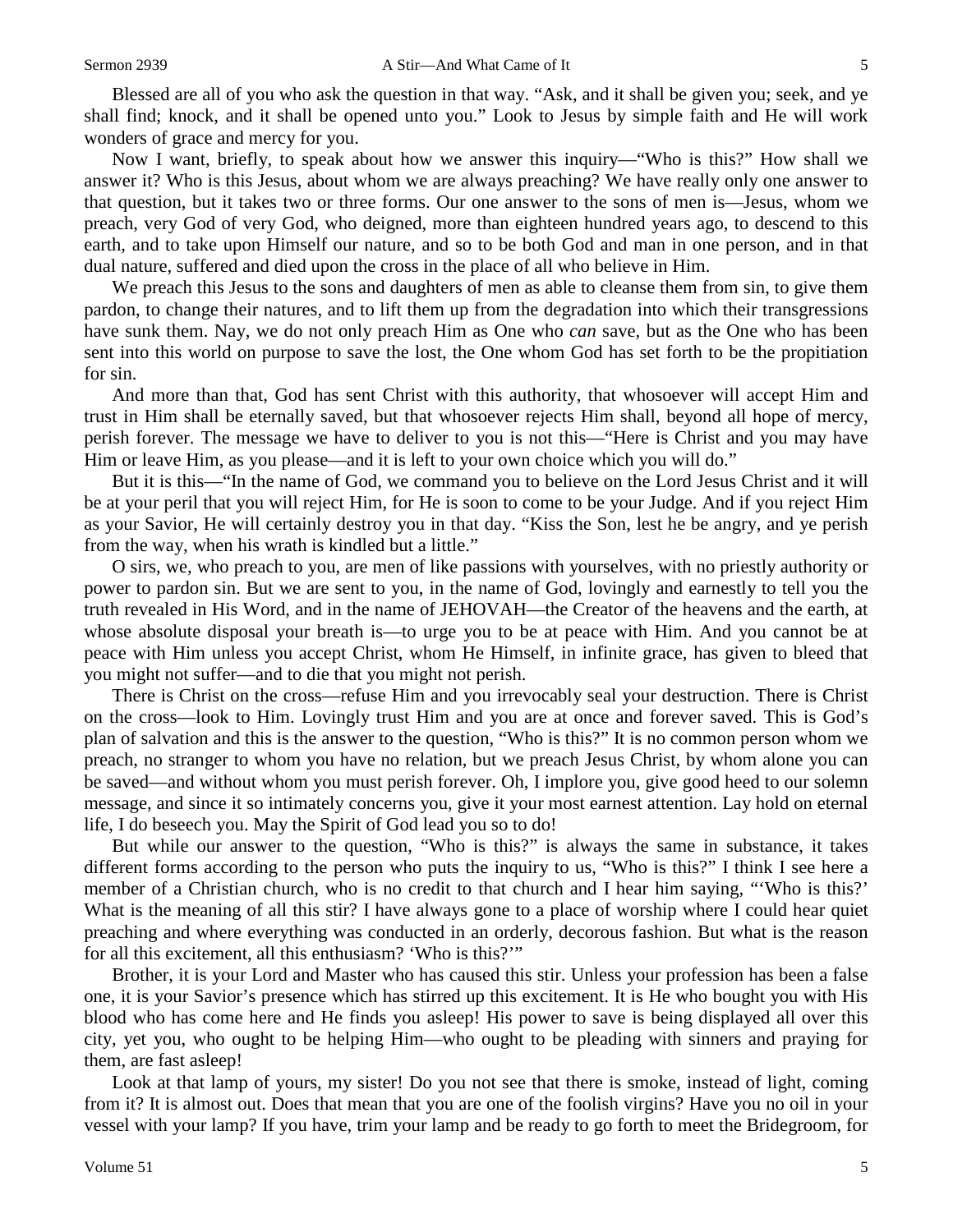the call is even now sounding through London, "Behold, the Bridegroom cometh. Go ye out to meet him."

Up, you sluggards. Arouse yourselves. Behold, Jesus is coming—will you not be found enlisted beneath His banner and fighting His battles? Remember that ancient message to David, "When thou hearest the sound of a going in the tops of the mulberry trees, then thou shalt bestir thyself, for then shall the LORD go out before thee, to smite the host of the Philistines."

When the angels' feet trod lightly over the green leaves at the tops of the trees, then were David and his warriors to march onward to victory. It seems to me that the angels' wings are rustling all round us just now and better still, that JEHOVAH Himself has come riding upon the wings of the wind to save the multitudes that are perishing.

Awake, you slumbering professors! Oh, that I had a voice of thunder that could pierce through ear and heart at once, and make the whole church arouse itself! This should be sufficient to arouse you, that He who has come is your Lord and Master. Therefore, go you forth to meet Him.

I know also that there are in this congregation, as there are in all congregations, backsliders. You used to be in fellowship with the church of Christ, but you disgraced your profession, you dishonored your Lord and Master, you oppressed the spirit of your minister, you made the whole church sorrowful, and you filled the mouths of the wicked with scoffing because of your backsliding.

And this Christ who has come into our midst is He whom you have crucified afresh and put to an open shame. He has not yet come to execute judgment—He has come to display yet more of His mercy. Where are you, backslider? Do you feel as if you must run away from Him? Oh, do not so, but stay, my brother, and look up into the face of Jesus. He is looking down upon you and may that glance of His be like the look which He gave to Peter, who went out and wept bitterly at the remembrance of his backsliding.

Your Lord loves you still. Come back to Him. He has redeemed you—yield your whole soul to Him. Come, backslider, and kiss the feet which were pierced for you and give yourself again to Jesus. You have wandered away from the good pasture and from the rest of the sheep, but Jesus, the good Shepherd, is seeking you, so wander no longer, but return unto Him who waits to welcome you. God bless this message to you and make you know that this is a special time of grace for backsliders!

There is a young man, who has lately come up from the country, and who has heard of this stir and excitement, and he has been asking, "What is this? "I must have a word or two with him. Young man, I will tell you who is the cause of all this stir—it is your mother's Savior! That kiss which she gave you when you left home is still warm upon your cheek. She begged you to read the Scriptures every day, but you have done nothing of the kind.

There are some of you who have a father and mother in glory, but you are not following in their footsteps. Now that Christ is saving sinners on the right hand and on the left, will He not save the children who have been the subjects of so many anxieties and so many intercessions? Young man, young man, may the Lord save you before you leave this building! Prayer has come up to heaven on your behalf and it is not lost—may it bring salvation down to you even now!

There is one who asks, "Who is this?" who is really seeking the Savior, but cannot find Him. You say that you have been praying a long time, but have not yet found peace? Do you not know that this is not the way to find peace? The way to obtain peace with God is not by praying, but by believing. "Who is this" who is being preached as the one hope of lost mankind? It is Jesus Christ who says, "Believe on Me, and you shall be saved."

O you guiltiest of the guilty, you hardest of the hard, you most careless of the careless, and you most despairing of the despairing—there is salvation in Jesus Christ even for you if you will only trust Him. Look unto Him and be you saved—and look unto Him just now. This is the glorious One who has come into our midst, the almighty Savior who is able to save unto the uttermost all them that come unto God by Him.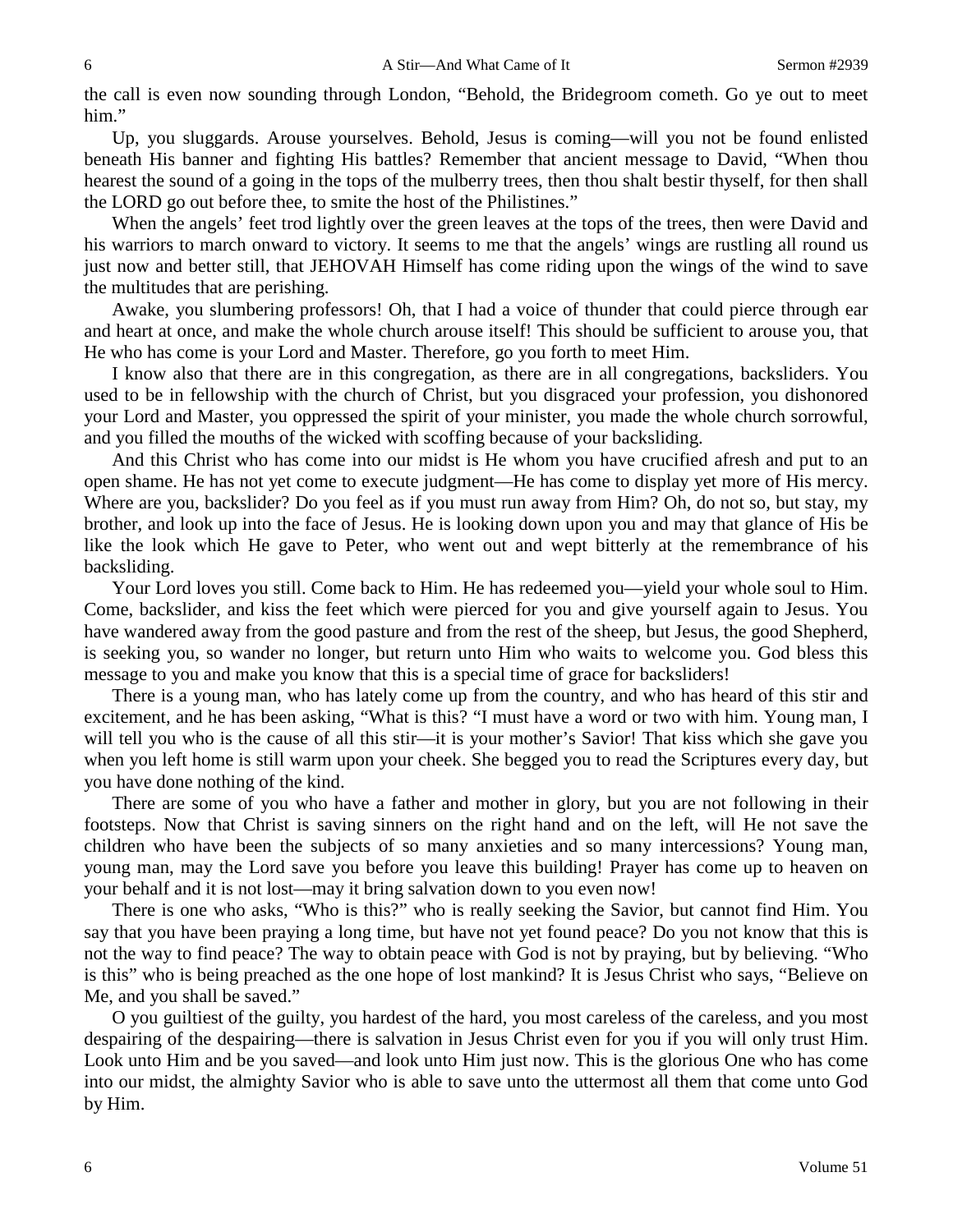If there are any here who despise Christ, I beseech them to remember that He who has come, and whom we preach unto you as the Savior of all who believe in Him, will, if you refuse Him, assuredly come with a rod of iron to break His adversaries in pieces. I cannot too often remind you that the Lord shall surely come to judge both the quick and the dead—and every one of us must appear before Him.

Let me ask you, you who scoff at Him now—will you scoff at Him then, when the Lamb of God shall come as the Lion of the tribe of Judah—and the meek and lowly Jesus, who was once crucified on Calvary, shall come in all the glory of His Father and of the holy angels? Will you utter your infidelities and your mockeries then?

No. I can tell you what you will do—you will want to fly from His presence, and you will cry to the rocks and to the hills to hide you from the face of Him that sits upon the throne, and from the wrath of the Lamb—the wrath of Him who wept over Jerusalem and who laid down His life for sinners. Ah, yes! it will be from *His* wrath that you will want to hide and you will cry, "What fools we were ever to be at enmity against infinite love, to rebel against such marvelous mercy, to fight against such amazing tenderness, and to show spite against Him who is and always was surpassingly lovely."

May the God of mercy and grace forbid that any one of you should ever have to utter such a lament as that. Yet you will, some of you, as surely as you now live, unless you turn to God. And it may be that some of you will not have many days, or even hours, in which you will be able to turn to Him.

**III.** I must speak only very briefly upon the last question I mentioned, WHAT CAME OF THIS STIR? I have talked about the stir, the inquiry, and the answer to it. Now, what came of this stir?

Well, *there were some who entered very heartily into this movement* and nobody has ever heard that any of them regretted doing so. As for this present stir in the city of London, I urge every Christian to have a share in it. Even if you do not agree with all that is said, and the way it is said, or the way the work is being done, never mind, brethren—go and do God's work in your own way. If your way of doing the Lord's work is really so much better than the plans that others have adopted, that is all the more reason why you should press forward and help all you can.

We never had a better opportunity of seeking to extend the Redeemer's kingdom than we have just now. And if the church of God does not bestir herself now, it may be that she will have a long and dreary winter and remain for years without the spiritual harvest which now seems ripe for reaping. I do not say, "Join this revivalist or that," but I do urge you all to do something and to do all that you can to bring honor to the Lord Jesus out of the present stir. As some of Christ's disciples cut down branches of trees, and others took their garments and placed them at His disposal, so let each of you, in your own way, do something to honor the Savior now that so many are moved to ask, "Who is this?"

There were *other people who were opposed to that movement.* Some of them even went to Christ to complain about the children crying in the temple, "Hosanna to the Son of David!" They said, "'Hearest thou what these say?' A pack of boys and girls—'hearest thou what *these* say?"' Yes, the chief priests and scribes did not approve of that stir, and there are some who say, nowadays, "We do not want all this excitement. We can go on very well in our own quiet way."

My reply to that remark is that there have been far too many already damned on the quiet, and I think it is high time that more souls were saved, even if the work is done in an unusual fashion. But after all, this talk about excitement in religion has not much in it. About three weeks ago, I stood in the Bourse at Paris, and looked down from the gallery upon a mass of men all shouting together, and endeavoring to sell their various stocks and shares.

I thought to myself, "We are sometimes charged with being excited at our services, but we never made such a noise as this." The din could be heard outside even above the roar of Paris and I felt that I was never before in a place so much like Bedlam. There was a terrible row all about making money, yet, if some poor souls get excited under conviction of sin, or finding salvation through the Savior, somebody is sure to talk about "hair-brained fanaticism."

I have told you before what good old Rowland Hill said upon this matter, "People say, when I preach the Gospel very earnestly, 'How excited Mr. Hill gets!' Why," said he, "I was walking through Wotton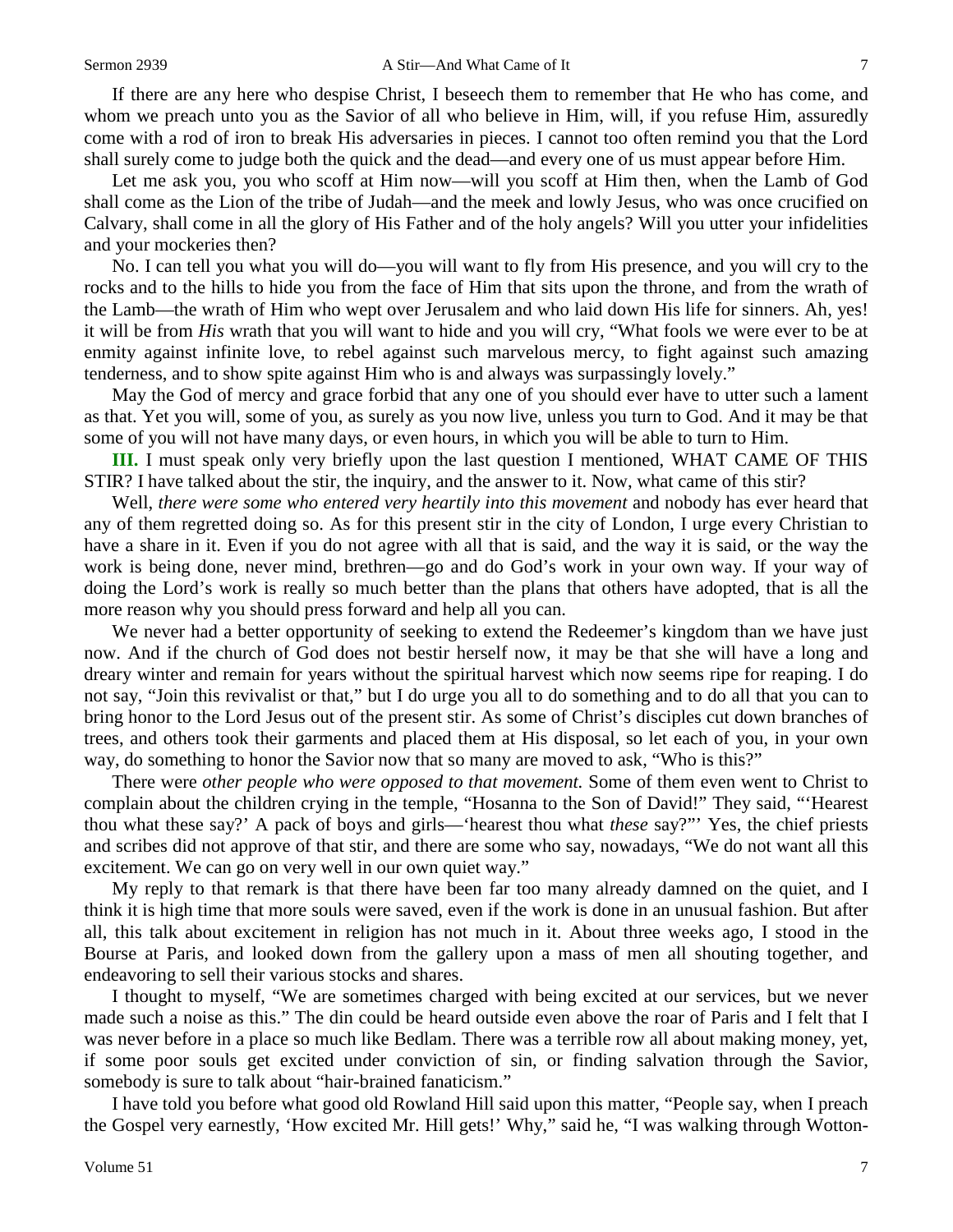Under-Edge, the other day, and saw some men digging gravel. All of a sudden, the earth gave way and buried two or three of the men. I ran off, as fast as my old legs would carry me, and I shouted, 'Help! Help! Help!' but people did not say, 'Poor old Mr. Hill is getting dreadfully excited.'"

Oh, no. He might be as excited as he pleased when men's lives were in danger, but when a man's soul was in danger, the proper thing would be to say to him, very quietly and calmly, "My dear friend, unless something shall interpose and you shall, one of these days, become somewhat different from what you now are, it will not be quite so well for you in another world as, perhaps, you might desire." No, we have had far too much of that sort of preaching already, and we must talk to men in a very different fashion from that if we would impress them with the solemn truths that we are commanded to preach in the name of Jesus.

There is one sad fact of which I want to remind you ere I finish my discourse. Within a few days from the time when all that stir was made about Christ, there was quite another kind of stir concerning Him, and instead of, "Hosanna! Hosanna!" there was heard the cruel cry, "Crucify him, crucify him, crucify him!" They were as eager on that occasion as they had been on the previous one—but what a revulsion of sentiment was thus manifested!

Yes, and if this present stir does not lead to decision, to vital godliness, to real faith in Jesus, it will make you worse than you are now, and it will make London worse than it is—and the last end of our city will be worse than the first. And under God, it depends upon Christians whether it shall be so or not. If you get metal up to a certain heat many times, it is harder to heat afterwards. You cannot readily melt cast iron and so is it with people who have been stirred up by religious excitement. If it does not lead to real conversion, they will be worse than they were before. Skepticism and every form of irreligiousness will be more rampant than ever in this city unless we take this opportunity of calling in the arm of the Lord to make real work of it and not to let it be sham.

Anyhow, God's purpose was fulfilled in Jerusalem, even though some did reject the Savior, and so will it be fulfilled in this city, whether men are lost or saved, for God is not dependent upon men for the accomplishment of His purposes or the glory of His throne. He will be magnified in His justice, if He is not in His mercy. That it may be the latter rather than the former, come you to Jesus, lay hold upon Him by faith, and live for evermore. Amen.

### **EXPOSITION BY C. H. SPURGEON**

[From *The Gospel of the Kingdom*. A popular exposition of the Gospel according to Matthew by C. H. Spurgeon]

#### *MATTHEW 21:1-5*

**Verses 1-3.** *And when they drew nigh unto Jerusalem, and were come to Bethphage, unto the mount of Olives, then sent Jesus two disciples, saying unto them, Go into the village over against you, and straightway ye shall find an ass tied, and a colt with her: loose them, and bring them unto me. And if any man say ought unto you, ye shall say, The Lord hath need of them; and straightway he will send them.*

The time was for our Lord to finish His great work on earth, and His going up to Jerusalem was with this intent. He now determines to enter the capital city openly and there to reveal Himself as King. To this end, when He came near to the city, *Jesus sent two disciples* to bring Him the foal of an ass whereon He would ride.

His orders to the two disciples whom He commissioned, *when they were come to Bethphage*, are worthy of our serious attention. He directed them as to the place where they would find the animal— "*Go into the village over against you.*" The Lord knows where that which He requires is to be found. Perhaps it is nearer to us than we dream—"over against you." He told them that they would not have to search—"*straightway ye shall find*."